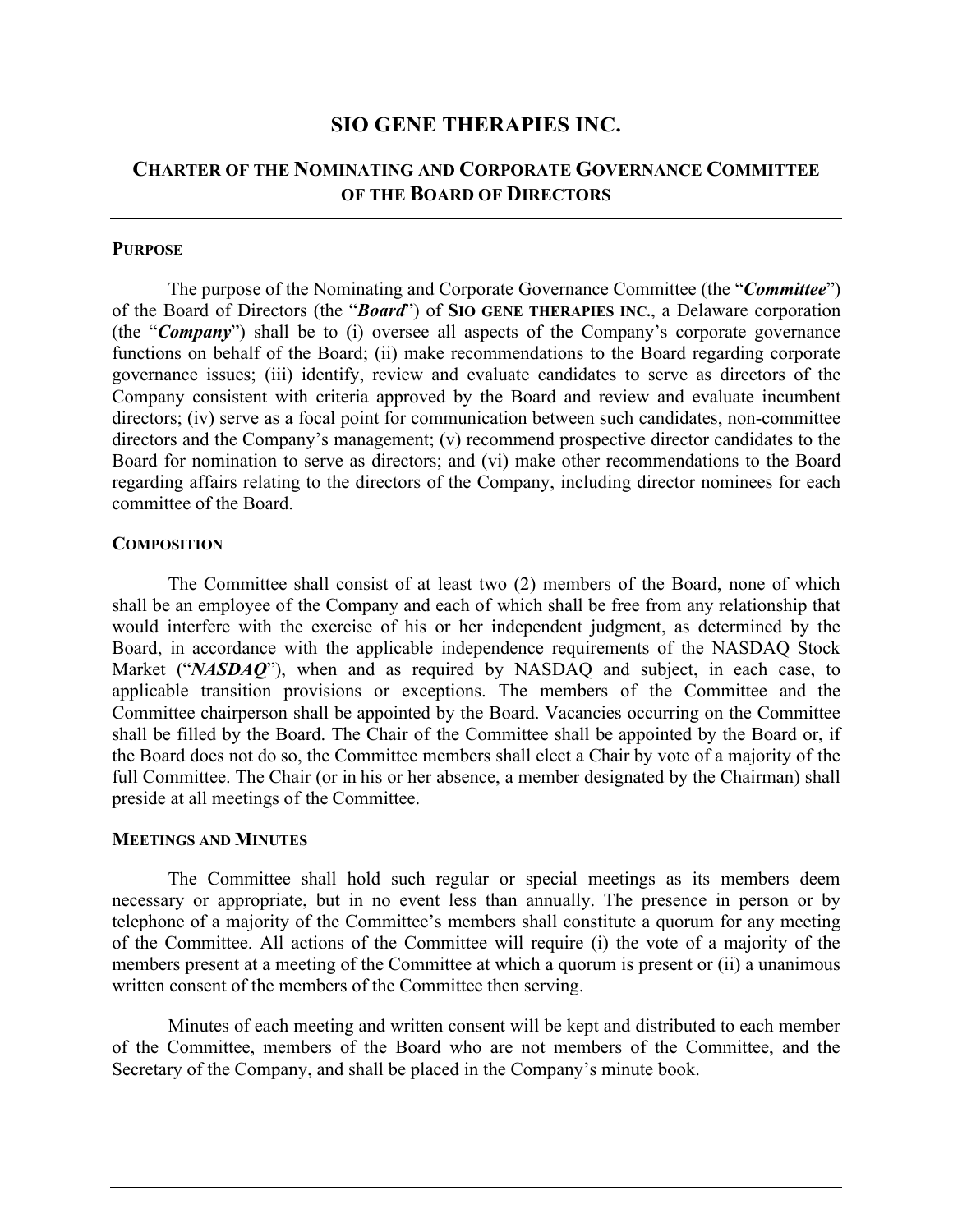The Chair of the Committee shall report to the Board regarding the activities of the Committee from time to time, or whenever so requested by the Board.

### **AUTHORITY**

The Committee shall have full access to all books, records, facilities and personnel of the Company as deemed necessary or appropriate by any member of the Committee to discharge his or her responsibilities hereunder.

The Committee shall have the authority to obtain, at the Company's expense, advice and assistance from internal or external legal, accounting or other advisors and consultants.

The Committee may form and delegate authority to subcommittees as appropriate.

The operation of the Committee shall be subject to the Bye-laws of the Company as in effect from time to time and applicable Bermuda law.

The approval of this Charter by the Board shall be construed as a delegation of authority to the Committee with respect to the responsibilities set forth herein.

# **OPERATING PRINCIPLES AND PROCESSES**

In fulfilling its function and responsibilities, the Committee should give due consideration to the following operating principles and processes:

- *Communication*. The Committee shall encourage regular and meaningful contact throughout the year with the Board, committee chairpersons, members of senior management and independent professional advisors to the Board and its various committees, as applicable, to strengthen the Committee's knowledge of relevant current and prospective corporate governance issues.
- *Committee Education/ Orientation*. The Committee shall be authorized to develop with management and participate in a process for systematic review of important corporate governance issues and trends in corporate governance practices that could potentially affect the Company will enhance the effectiveness of theCommittee.
- *Resources.* The Committee shall be authorized to access such internal and external resources as the Committee deems necessary or appropriate to fulfill its defined responsibilities, including engagement of independent counsel, consultants and other professional advisors, and shall have sole authority to retain and terminate executive search firms to help identify director candidates. The Committee shall also have sole authority to approve fees, costs and other terms of engagement of such outside resources. The Committee shall have the authority to perform such other functions, and shall have such powers, as may be necessary or appropriate in the efficient and lawful discharge of its responsibilities hereunder.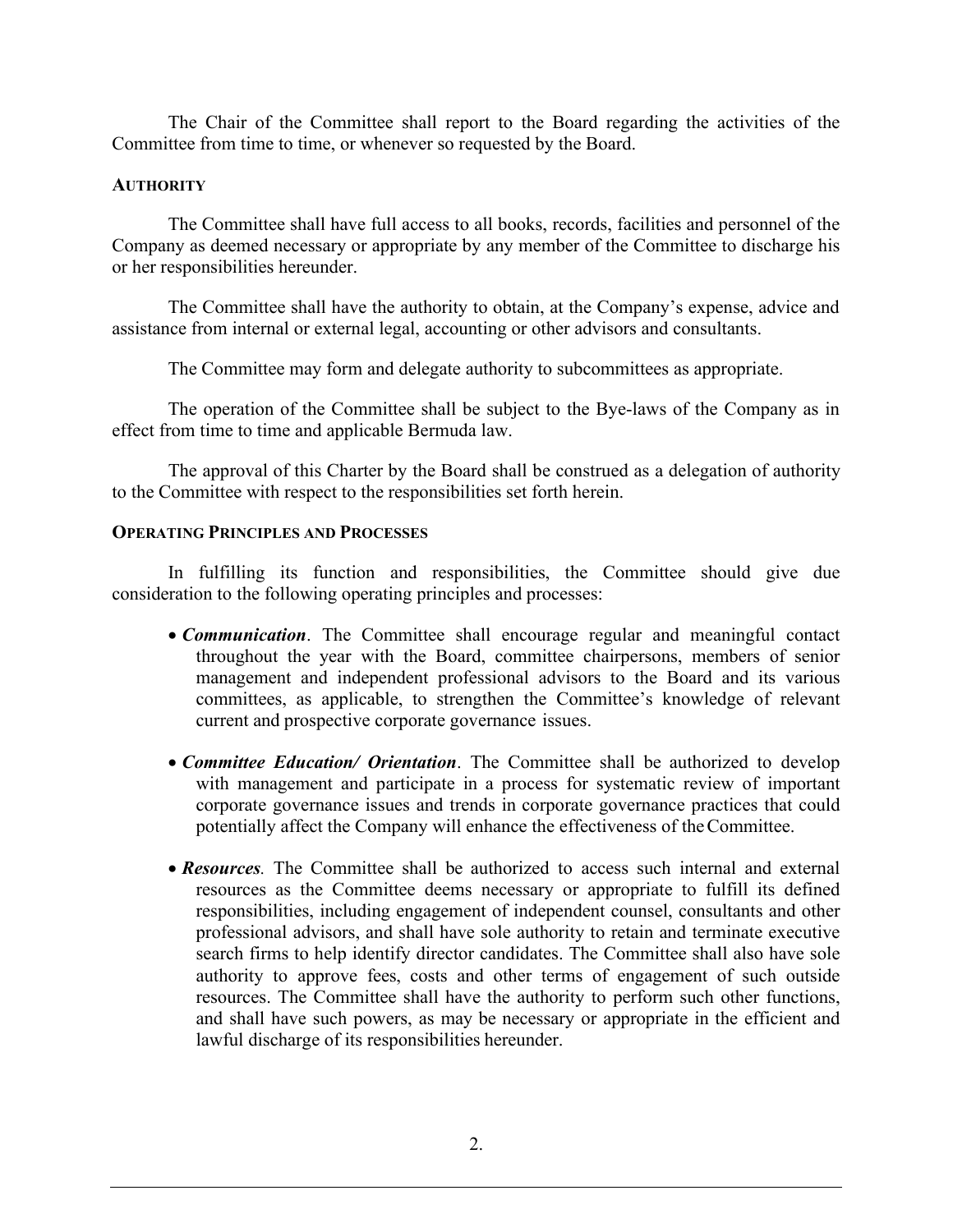• *Reporting to the Board*. The Committee, through the Chairman, shall report all material activities of the Committee to the Board from time to time or whenever so requested by the Board.

#### **RESPONSIBILITIES**

To implement the Committee's purpose and policies, the Committee shall be charged with the following duties and responsibilities outlined below. The Committee may supplement and, except as otherwise required by applicable law or the requirements of NASDAQ, deviate from these activities as appropriate under the circumstances. The Committee will have the full power and authority to carry out the following primary responsibilities or to delegate such power and authority to one or more subcommittees of the Committee:

- *Director Nominations*. The Committee shall have the responsibility of identifying, reviewing and evaluating candidates to serve on the Board consistent with criteria approved by the Board, including consideration of any potential conflicts of interest as well as applicable independence and experience requirements. The Committee shall also have the primary responsibility for reviewing, evaluating and considering the recommendation for nomination of incumbent directors for re-election to the Board, as well as monitoring the size of the Board. The Committee shall also recommend potential director candidates to the Board for nomination to serve as directors. The Committee shall also have the power and authority to consider recommendations for Board nominees and proposals submitted by the Company's shareholders and to establish any policies, requirements, criteria and procedures, including policies and procedures to facilitate shareholder communications with the Board, to recommend to the Board appropriate action on any such proposal or recommendation and to make any disclosures required by applicable law in the course of exercising its authority.
- *Board and Director Assessment.* The Committee shall periodically review, discuss and assess the performance of the Board, including Board committees, seeking input from senior management, the full Board and others. The assessment shall include evaluation of the Board's contribution as a whole and effectiveness in serving the best interests of the Company and its shareholders, specific areas in which the Board and/or management believe contributions could be improved, and overall Board composition and makeup, including the reelection of current Board members. The factors to be considered shall include whether the directors, both individually and collectively, can and do provide the integrity, experience, judgment, commitment (including having sufficient time to devote to the Company and the level of director participation), skills, diversity and expertise appropriate for the Company. In assessing the directors, both individually and collectively, the Committee may consider the current needs of the Board and the Company to maintain a balance of knowledge, experience and capability in various areas. The Committee shall also consider and assess the independence of directors, including whether a majority of the Board continues to be independent from management in both fact and appearance, as well as within the meaning prescribed by NASDAQ. The results of these reviews shall be provided to the Board for further discussion as appropriate.
- *Board Committee Nominations.* The Committee shall oversee the Board's committee structure and operations, including authority to delegate to subcommittees and committee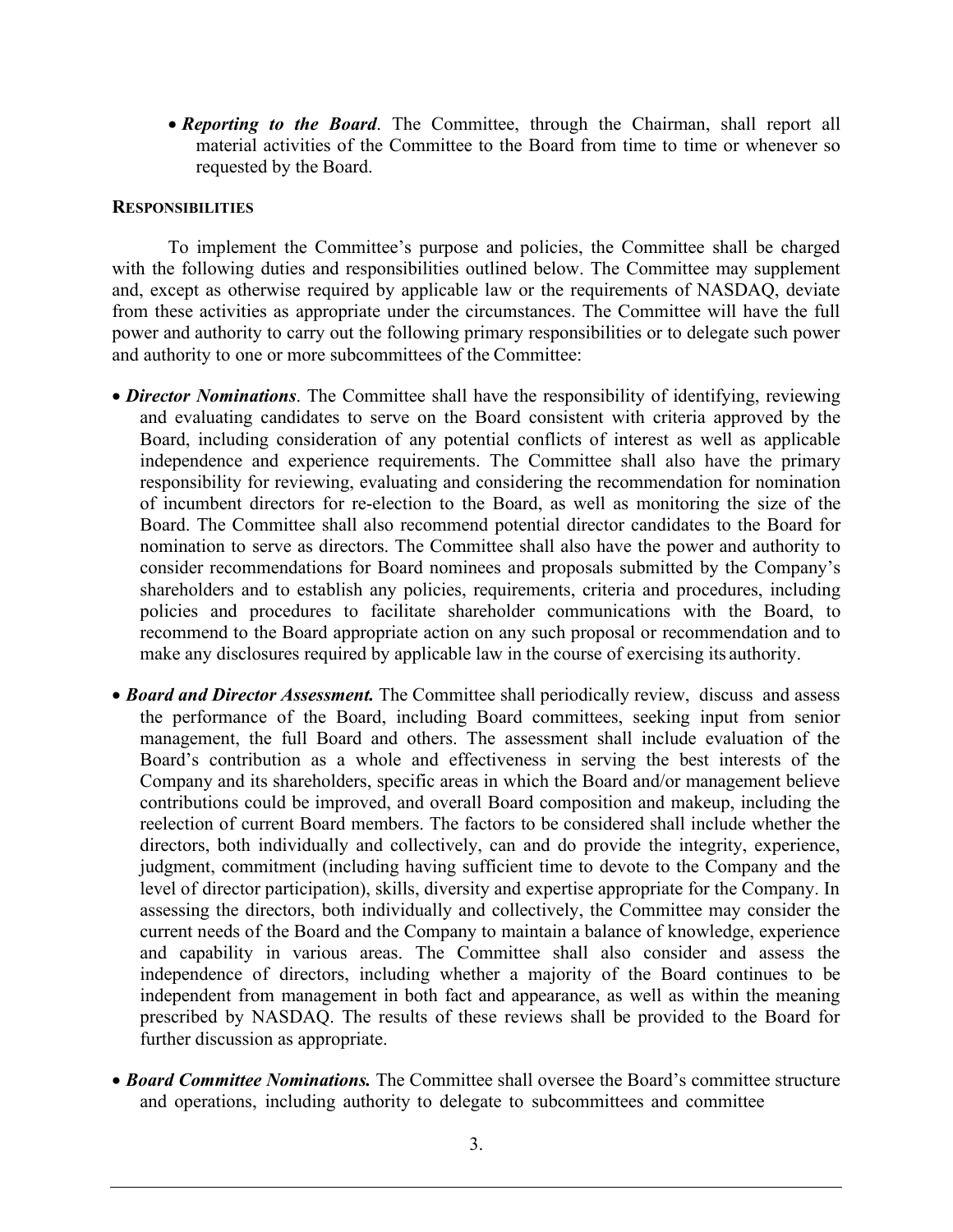reporting to the Board. The Committee, after due consideration of the interests, independence and experience of the individual directors and the independence and experience requirements of NASDAQ, the rules and regulations of the Securities and Exchange Commission ("*SEC*") and applicable law, shall evaluate the performance of the members of the committees of the Board, review the composition of such committees, and recommend to the entire Board annually the chairmanship and membership of each such committee. The Committee shall also conduct an annual self-evaluation.

- *Continuing Education.* The Committee shall consider the need and, if deemed necessary, develop, implement and maintain (or oversee efforts by management to develop, implement and maintain) (i) appropriate orientation and education programs and procedures for directors to familiarize new directors with the business of the Company, its management and professional advisors and (ii) continuing education policies designed to foster a more extensive knowledge of the business of the Company. The Committee shall also have the authority in its sole discretion to retain advisors and consultants to develop and institute such a plan or program.
- *Corporate Governance Principles.* The Committee shall develop and recommend to the Board, as appropriate, a set of corporate governance principles to be applicable to the Company, may periodically review and assess these principles and their application, and may recommend any changes deemed appropriate to the Board for its consideration.
- *Code of Business Conduct and Ethics*. The Committee shall periodically review Company policy statements to determine their adherence to the Company's Code of Business Ethics and Conduct (the "*Code*") and consider any request by directors or executive officers of the Company for a waiver from the Code. Any approved waivers shall be promptly disclosed as required by applicable law and the NASDAQ requirements.
- *Procedures for Information Dissemination*. The Committee shall oversee and review the processes and procedures used by the Company to provide information to the Board and its committees. The Committee should consider, among other factors, the reporting channels through which the Board and its committees receive information and the level of access to outside advisors where necessary or appropriate, as well as the procedures for providing accurate, relevant and appropriately detailed information to the Board and its committees on a timely basis.
- *Management Succession*. The Committee shall p eriodically review with the Principal Executive Officer of the Company the plans for succession to the offices of the Company's Principal Executive Officer and other key executive officers and make recommendations to the Board with respect to the selection of appropriate individuals to succeed to these positions.
- *Self-Assessment*. The Committee shall review, discuss and assess its own performance at least annually, and shall report the results of such assessment to the Board.
- *Memorandum of Association, By-laws and Committee Charters***.** The Committee shall review and assess the adequacy of the Company's Certificate of Incorporation and By-